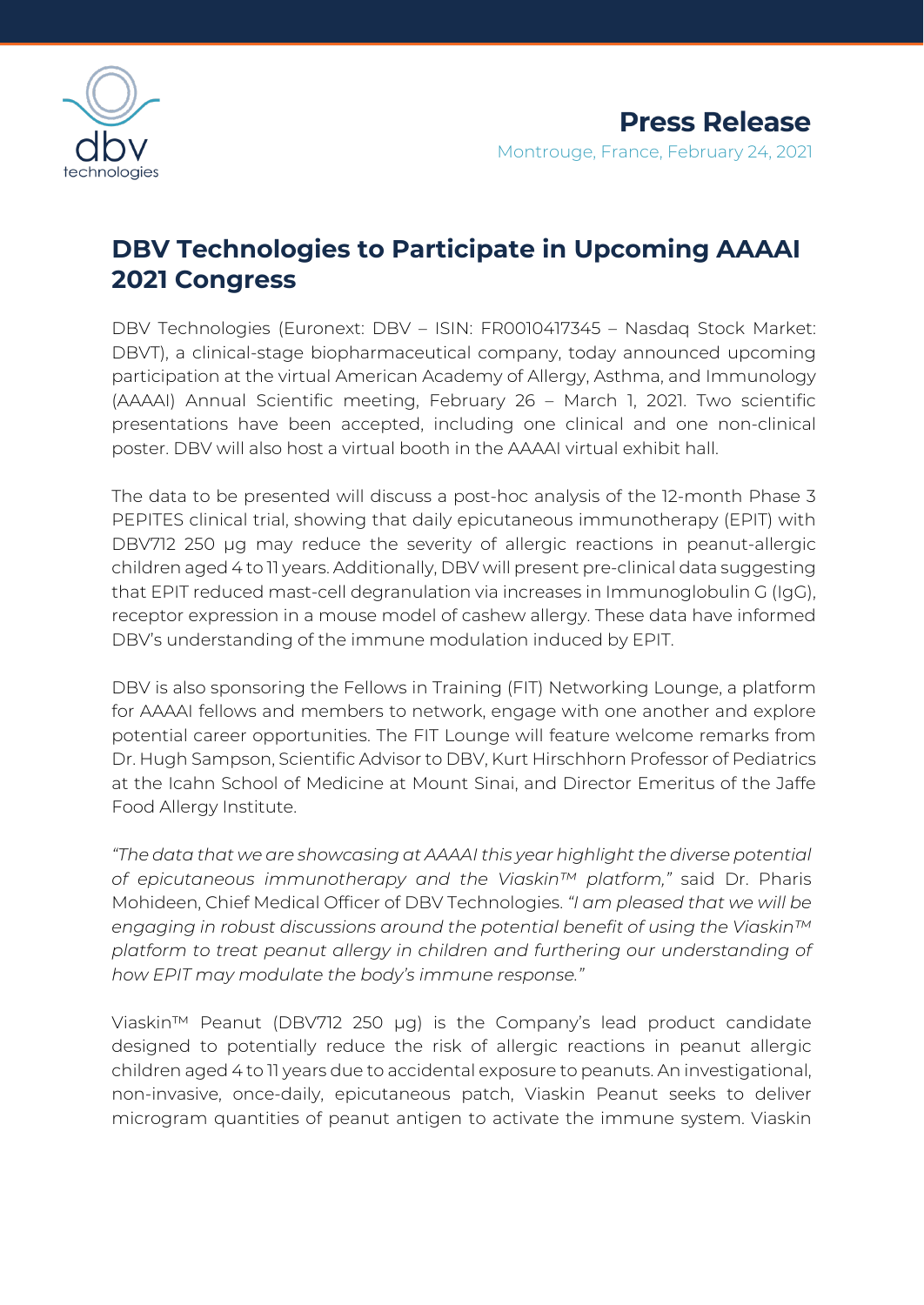

Peanut is based on epicutaneous immunotherapy (EPIT™), DBV's proprietary method of delivering biologically active compounds to the immune system through intact skin.

## DBV Abstracts:

## Poster Presentations

Both e-posters will be accompanied by recorded author presentations and will be available on-demand at [https://annualmeeting.aaaai.org/](https://eur03.safelinks.protection.outlook.com/?url=https%3A%2F%2Furldefense.com%2Fv3%2F__https%3A%2Fannualmeeting.aaaai.org%2F__%3B!!IfJP2Nwhk5Z0yJ43lA!YfYUqYfcFbqKXbudgKLz7IFACg5trMm6spRKbsAOcaSkjDKI8f0mZKlx3j8A9nc%24&data=04%7C01%7Cangela.marcucci%40dbv-technologies.com%7C68ee58b1d94f4165538308d8d7dcd782%7C3c89f02ae35e4e6cb1279a27fd59f5ea%7C0%7C0%7C637496690792397073%7CUnknown%7CTWFpbGZsb3d8eyJWIjoiMC4wLjAwMDAiLCJQIjoiV2luMzIiLCJBTiI6Ik1haWwiLCJXVCI6Mn0%3D%7C1000&sdata=cvIfBaAuxwOHU1hri9LQdKFghMjOPFHe51Y22WEx0Vk%3D&reserved=0) beginning on Friday, February 26, 2021.

Please note that only registered attendees will be able to access the poster hall, which is available through the virtual AAAAI platform.

"Reduction in Severity Following 12 Months of Epicutaneous Immunotherapy for Peanut Allergy" will be presented by Philippe Bégin, M.D., PhD, FRCPC, Centre Hospitalier Universitaire (CHU) Sainte-Justine, Montreal, QC, Canada.

• Abstract Number: 342

"Modulation of Mast Cells by Epicutaneous Immunotherapy (EPIT) to Cashew Allergy" will be presented by Pierre-Louis Hervé, PhD, DBV Technologies.

• Abstract Number: L15

## About DBV Technologies

DBV Technologies is developing Viaskin™, an investigational proprietary technology platform with broad potential applications in immunotherapy. Viaskin is based on epicutaneous immunotherapy, or EPIT™, DBV's method of delivering biologically active compounds to the immune system through intact skin. With this new class of non-invasive product candidates, the Company is dedicated to safely transforming the care of food allergic patients. DBV's food allergies programs include ongoing clinical trials of Viaskin Peanut. DBV Technologies has global headquarters in Montrouge, France and offices in Bagneux, France, and North American operations in Summit, NJ and New York, NY. The Company's ordinary shares are traded on segment B of Euronext Paris (Ticker: DBV, ISIN code: FR0010417345) and the Company's ADSs (each representing one-half of one ordinary share) are traded on the Nasdaq Global Select Market (Ticker: DBVT).